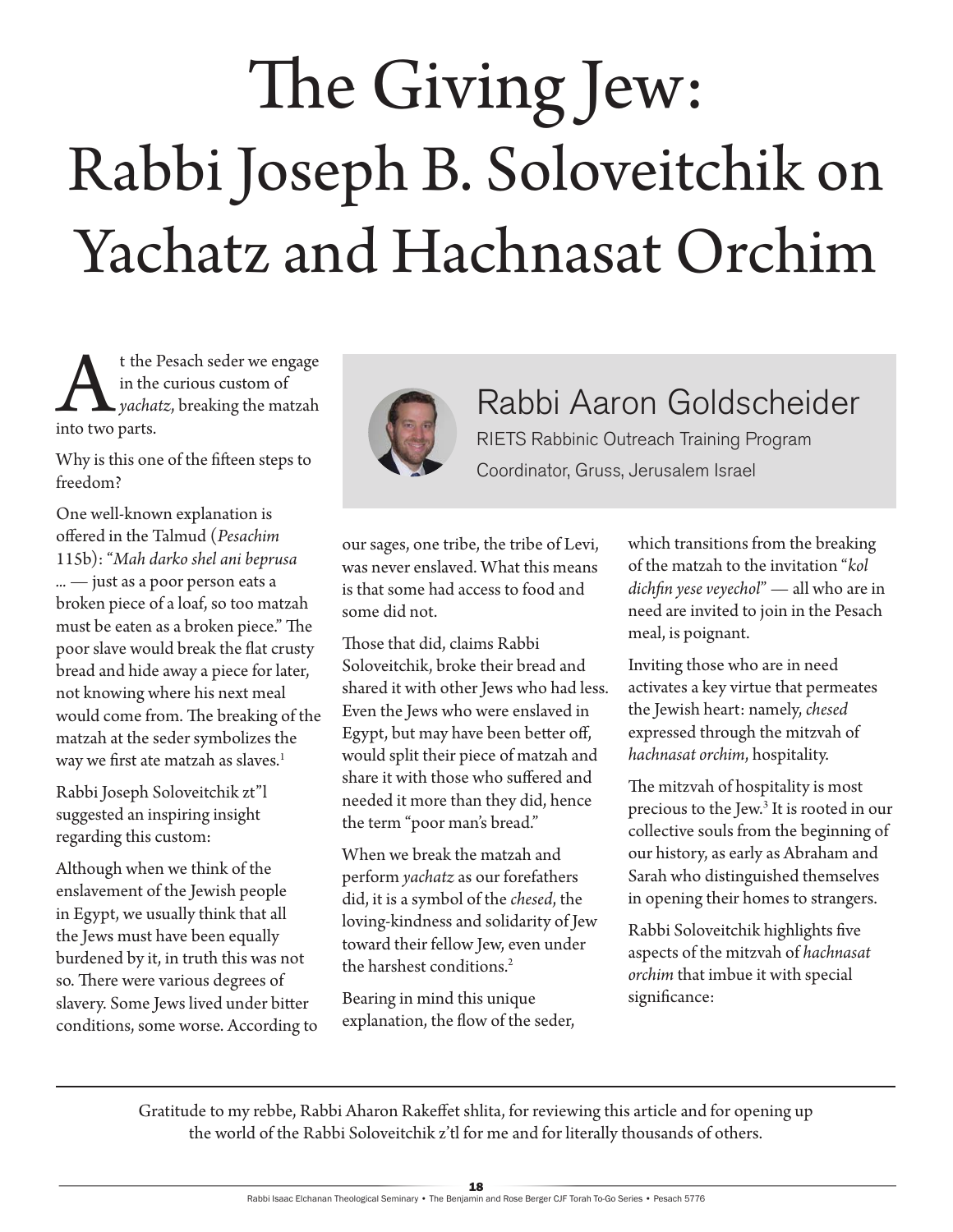#### **1. It is Difficult and Uncomfortable**

When we allow a stranger into our home we may find that the mannerisms of our guest are odd. He intrudes on our privacy, both in a physical sense and emotionally as well. At times, having a guest means that we sacrifice a part of our own comfort or our own privacy, which is not always easy to give up.4

In this same vein, there is another challenge when we open our homes to guests. Namely, we may find that the guest's opinions may be different from ours. The Rav taught that the quality of welcoming strangers into one's home reflects a spiritually noble attitude toward others. It reflects humility; that a Jew feels far from perfection, and that others can teach him something new. There is an openness to learning from others. When a Jew is convinced of his own righteousness, of his own scholarship and wisdom, he will be hesitant to perform the mitzvah of welcoming guests, for in his mind he is convinced that a guest has nothing more to teach him.<sup>5</sup>

#### **2. Lightening the Burden of Others**

Abraham, from whom we learn this mitzvah, experienced in his own life what it felt like not to have a home. He was a wanderer for many years of his life. He knew what it was like to come to the end of the day not knowing his next destination. He knew firsthand the feeling of sleeping on the ground on a freezing cold night; to be lost in a strange land. This intense experience taught Abraham and his descendants to feel for the stranger and to have compassion for those who are in need.

The Jew says, "I will open my home for those who need a warm meal and comfortable bed."

This teaching of empathy is a critical lesson that we learned from our enslavement in Egypt. We as a people felt the pain of being strangers and being homeless, and therefore knowing what this pain feels like, we will share in the distress of others. We will lighten the burden of others who suffer as much as we possibly can.<sup>6</sup>

One commandment is repeated in various formulations 36 times in the Torah. It is mentioned more often than any other mitzvah. "You shall not oppress the stranger, since you yourself know the feeling of being a stranger, for you were strangers in the land of Egypt" (Exodus 23:9). The Rav suggested that we, the Jewish people, had to experience 210 years of slavery because it was critical in molding our national personality into one of compassion and concern for our fellow man.

#### **3."My Home is My Castle"**

Rabbi Soloveitchik argued for the supremacy of the mitzvah of hospitality based on the fact that the Torah rejects the doctrine of "my home is my castle." This doctrine conveys two illusory ideas: first that the home gives ample protection and shields us in times of crisis. We know that this is not the case. Second, that our home is our property and that no one else can claim a share in it. This assertion is also false. Man is vulnerable. One is never fully protected. Man neither has a home nor a castle. When man shares his home with others he expresses the awareness that he is just a "tenant"; his home is his to be used for good and to

### **Rabbi Zonnenfeld's Paid Pesach Guests**

A few American tourists knocked on the door of R. Yosef Chaim Zonnenfeld (1848-1932), a prominent rabbi in Jerusalem, asking if the rabbi would host them for the Pesach seder. They explained that they were supposed to eat in a hotel and their plans fell through and they insisted on paying hundreds of dollars for the hospitality. Rabbi Zonnenfeld graciously hosted them for the seder. On Chol HaMoed, Rabbi Zonnenfeld visited them and returned the money. The guests asked quizzically, "Why did you take the money from us knowing that you would return it?" Rabbi Zonnefeld explained that he would never want to take money to perform the mitzvah of inviting guests. However, he knew that if he didn't take the money, the guests would feel as if they were imposing and wouldn't be able to fully enjoy the seder. Therefore, he accepted the money and allowed the guests to fully enjoy the seder. Now that the seder is over, he is returning it.

**Ma'aseh Sheyaha pg. 98**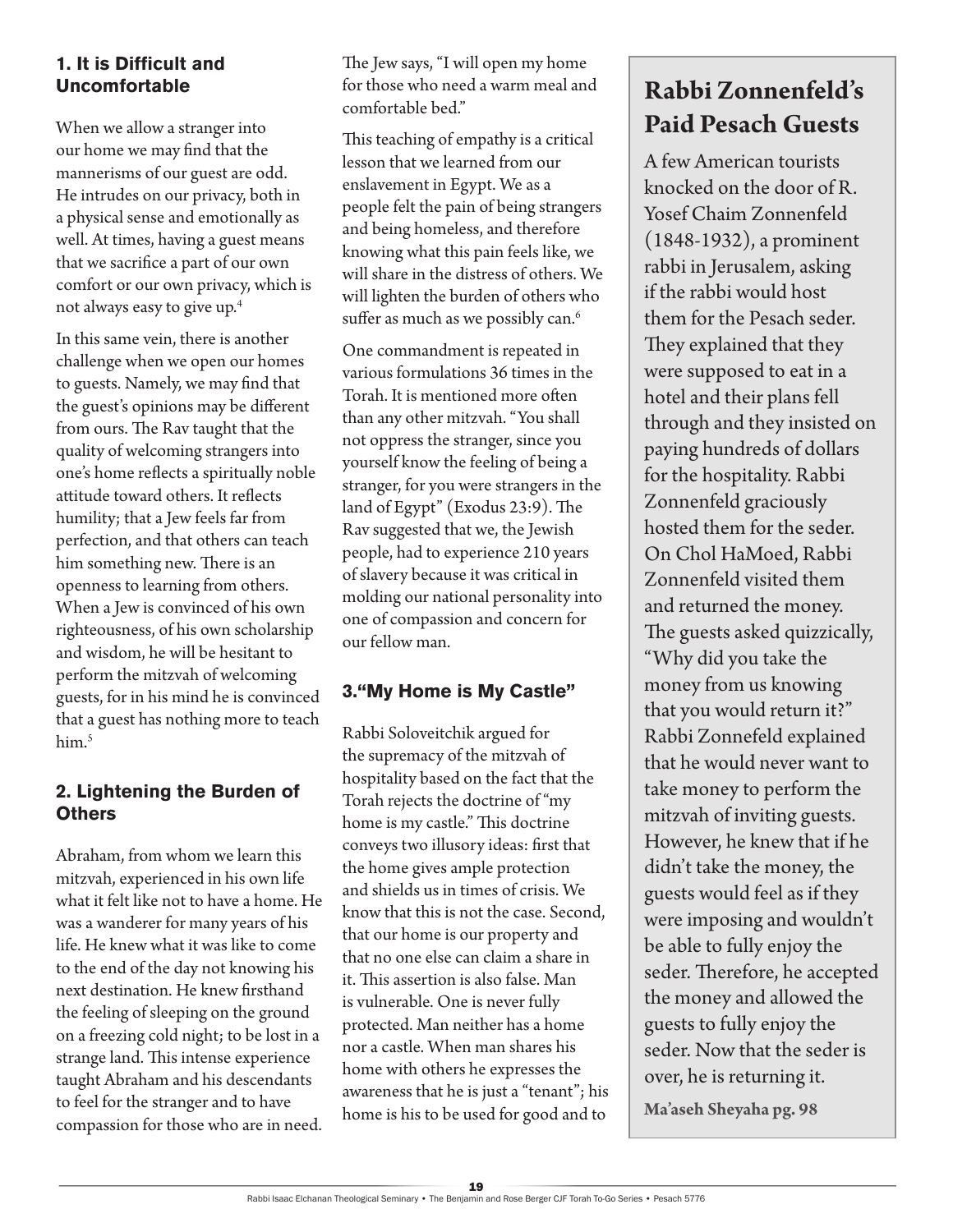help provide for others who may be in need.

When the Jewish people partook of the paschal lamb in Egypt, a new fellowship was formed. In contrast to the selfish and survival mode that they embodied as slaves, they began to share their lives with one another: "... then he and his neighbor who is nearest to his house shall take one according to the number of people …" (Exodus 12:4). The Rav writes, "The slave spontaneously did something he would never have believed he was capable of doing: he knocked on the door of his neighbor, whom he had never noticed, inviting him to share the lamb with him and eat together. No wonder our seder commences with the declaration *Ha Lachma Anya*."7 In Egypt the Jewish people entered the *chesed* community; we are to do the same on seder night.

#### **4. The Dignity of Every Person**

Every individual is endowed with *tzelem Elokim*, the Divine image. The importance of *hachnasat orchim* is emphasized because it reflects appreciating each individual not only as a fellow human, but as a unique being before God.

The Rav commented that the name of the Book of Shemot, literally, "Names," is significant as it suggests the importance of every individual. A name signifies uniqueness.

Rashi, in the opening verse of Exodus (1:1), compares the counting of the children of Israel to the stars in the sky and quotes the verse, "He brings out and counts His heavenly hosts" (Isaiah 40:26). Each star is part of a universe, yet each star is

numbered, named, and accounted for individually by God. Similarly, we also need to view each individual as a singular "star," recognizing each person's uniqueness, Divine spark, and eternal value.<sup>8</sup>

Strikingly, the Ten Commandments were addressed not in the plural but in the singular, to emphasize that God relates not only to the collective but to the individual as well.

To open one's home to another is to be conscious of *kavod habriyot* — human dignity; it is a reflection that one is aware of the dignity and Divine essence found within every human being.

#### **5. The Almighty is the Great Machnis Orchim**

Rabbi Soloveitchik taught that it is God's hospitality that allows the world to come into being and allow for humanity to exist. The Almighty, like Abraham, invites people to partake of His boundless existence. Creation is an act of *hachnasat orchim*; God invites us to share this world with Him.

The Jewish mystics asked: Why did God create the world? Does God, the Almighty, infinite, eternal, omniscient and transcendent, need a frail, finite, transient world? Yes, they said, He needs the world in order to have another on whom to bestow kindness and mercy. To let someone share in the great "I" awareness of being; to give love and bestow *chesed*. 9

The Rav referred to the Kabbalistic notion of *tzimtzum* — contraction. God practices "self-limitation" and "self-control." By limiting the infinite in the process of creation, God makes room for the world to come into being. "By creating the world

#### **Using Milk for the Four Cups**

The Beis Halevi, Rabbi Joseph Baer Soloveitchik (1820–1892), the illustrious great-grandfather of Rabbi Joseph B. Soloveitchik is the subject of this touching Pesach story.

A poor man came to the home of Rabbi Joseph Baer. The man said that he had come to ask a question regarding Pesach. He had a halachic question to ask. He told the rabbi that he could not afford to buy wine, so he wished to know if he could fulfill the obligation to drink the four cups of wine during the seder by drinking four cups of milk.

Rabbi Joseph Baer said to him that one cannot not fulfill this important command by drinking milk and then proceeded to give the man 25 rubles with which to buy wine.

After the man had gone, the Rabbi Yosef Baer's wife approached her husband with this question: "Why, when wine costs two or three rubles, did you give him twenty– five?"

Rabbi Joseph Baer smiled and said, "If he is so poor that he cannot afford wine for the seder, I doubt that he has the money to buy chicken and matzah for the seder nights. And you know something, if he is asking about drinking milk, that means he has no meat or chicken because he would not be mixing it with milk! I want to give him enough money so that he can buy the proper food that he needs to fully enjoy the yontif of Pesach."

**From 'The Night That Unites' Haggadah by R. Goldscheider**